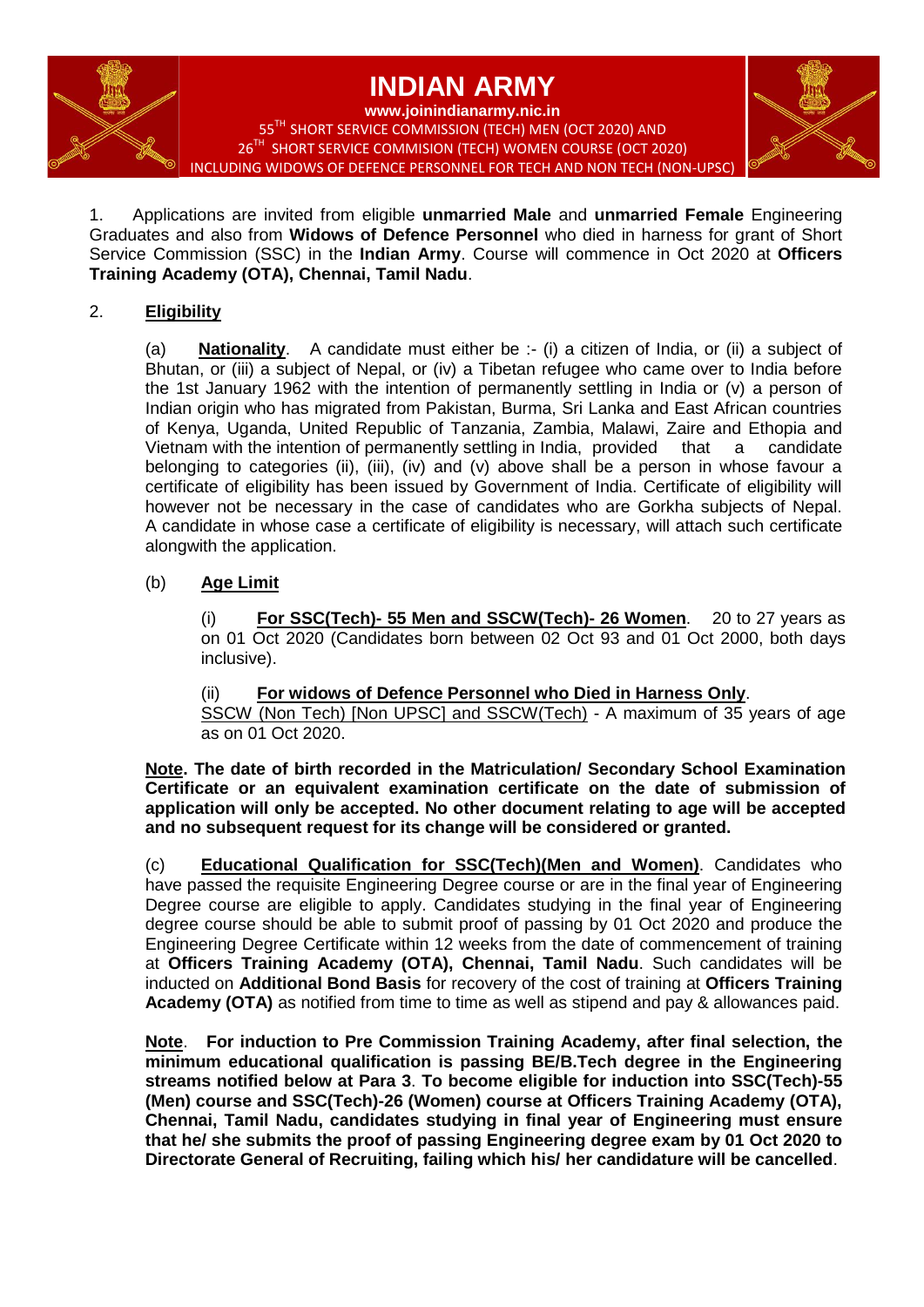### (d) **Educational Qualification for Widows of Defence Personnel who Died in Harness**

- (i) **SSCW (Non Tech) (Non UPSC)**. **Graduation in any Discipline**.
- (ii) **SSCW (Tech)**. **B.E./ B. Tech in any Engineering stream**.

**Note**. **Candidate studying in final year of Degree must ensure that she submits the proof of passing Degree exam by 01 Oct 2020 to Directorate General of Recruiting, failing which her candidature will be cancelled**.

3. **Vacancies**.Candidates must note that only the Engineering streams and their acceptable equivalent streams, strictly as notified in the table below, will be accepted. Candidates with degrees in any other Engineering stream(s) are not eligible to apply. Variation between the nomenclature of Engineering stream as given on the degree parchment / marksheet and that submitted by the candidate in his online application will result in **cancellation of candidature.**

# (a) **For SSC(Tech)-55 Men.**

| <b>Engineering Streams (listed in</b><br>AI)                                                   | <b>Equivalent Stream (AICTE appd)</b>                                                                                                                                               | Vacancy |
|------------------------------------------------------------------------------------------------|-------------------------------------------------------------------------------------------------------------------------------------------------------------------------------------|---------|
| Civil                                                                                          | Civil Engineering, Civil Engineering<br>(Structural Engineering), Structural<br>Engineering                                                                                         | 42      |
| Mechanical                                                                                     | Mechanical Engineering, Mechanical<br>(Mechatronics) Engineering, Mechanical &<br>Automation Engineering                                                                            | 14      |
| Electrical/Electrical & Electronics                                                            | Electrical Engineering, Electrical<br>Engineering (Electronics & Power), Power<br>System Engineering, Electrical &<br><b>Electronics Engineering</b>                                | 17      |
| Computer Sc & Engg / Computer<br>Technology/ Information Tech/<br>M. Sc Computer Sc            | Computer Engineering, Computer<br>Science, Computer Science Engineering,<br>Computer Science & Engineering,<br>Information Science & Engineering                                    | 58      |
| Electronics &<br>Telecom/Telecommunication/<br>Electronics & Comn/ Satellite<br>lCommunication | Electronics & Telecommunication<br>Engineering, Telecommunication<br>Engineering, Electronics &<br>Communication Engineering, Electronics<br>& Electrical Communication Engineering | 21      |
| Electronics                                                                                    | <b>Power Electronics &amp; Drives</b>                                                                                                                                               | 02      |
| Opto Electronics                                                                               |                                                                                                                                                                                     | 02      |
| <b>Fibre Optics</b>                                                                            |                                                                                                                                                                                     | 02      |
| Micro Electronics & Microwave                                                                  |                                                                                                                                                                                     | 02      |
| Production Engg                                                                                | Production Engineering, Product Design &<br>Development, Production Engineering &<br>Management                                                                                     | 02      |
| Architecture                                                                                   | Architecture Engineering                                                                                                                                                            | 03      |
| <b>Building Construction Technology</b>                                                        |                                                                                                                                                                                     | 02      |
| Aeronautical                                                                                   | <b>Aeronautical Engineering</b>                                                                                                                                                     | 02      |
| <b>Ballistics</b>                                                                              |                                                                                                                                                                                     | 02      |
| Avionics                                                                                       |                                                                                                                                                                                     | 02      |
| Aerospace                                                                                      |                                                                                                                                                                                     | 02      |
| Total                                                                                          |                                                                                                                                                                                     | 175     |

#### (b) **For SSCW(Tech)-26**.

| <b>Engineering Streams</b><br>(listed in Al) | <b>Equivalent Stream (AICTE appd)</b>                                                       | <b>Vacancy</b> |
|----------------------------------------------|---------------------------------------------------------------------------------------------|----------------|
| Civil                                        | Civil Engineering, Civil Engineering<br>(Structural Engineering), Structural<br>Engineering | 03             |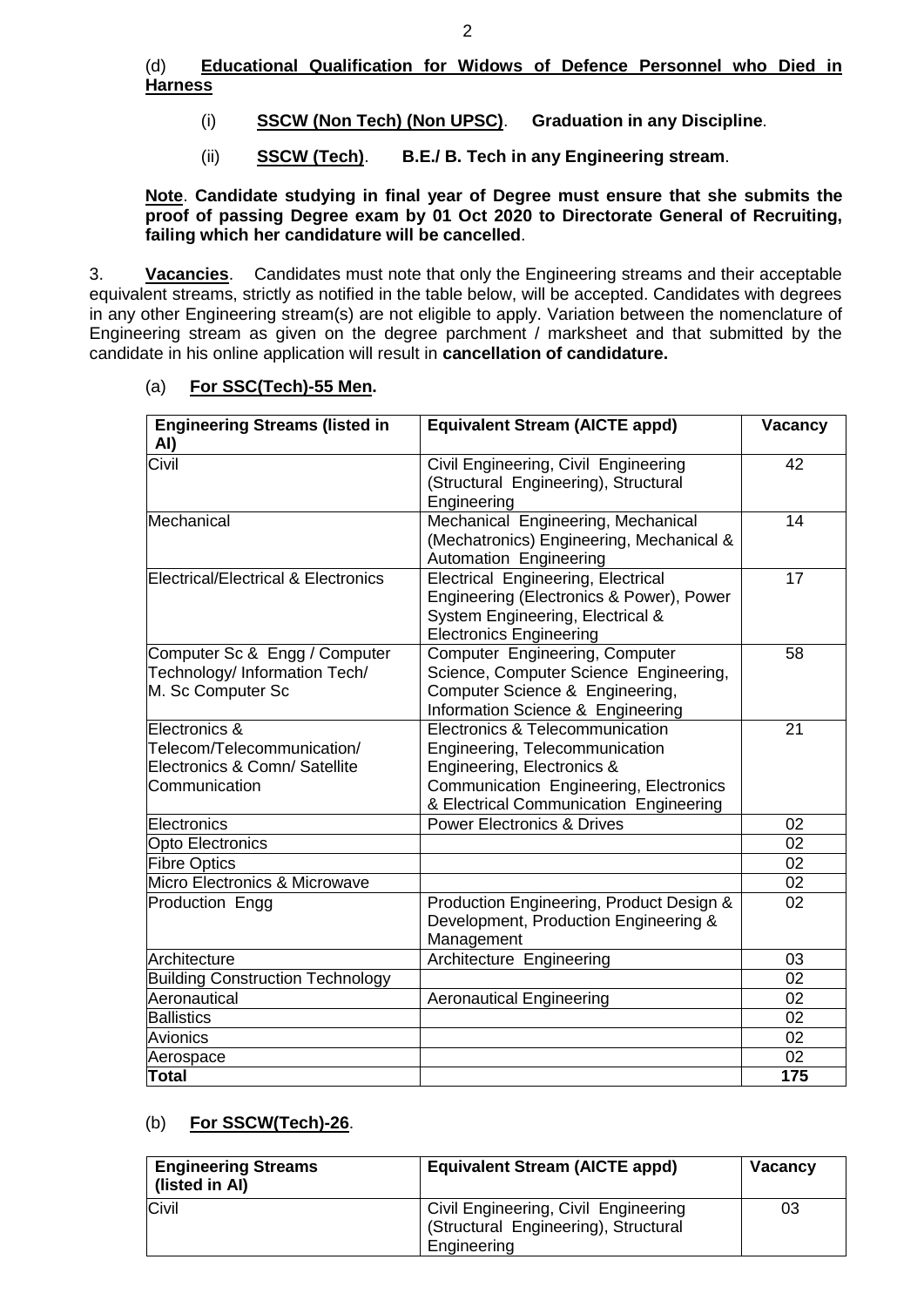| Architecture/ Building Construction<br>Technology                                             | Architecture Engineering                                                                                                                                                            | 01 |
|-----------------------------------------------------------------------------------------------|-------------------------------------------------------------------------------------------------------------------------------------------------------------------------------------|----|
| Mechanical                                                                                    | Mechanical Engineering, Mechanical<br>(Mechatronics) Engineering, Mechanical &<br>Automation Engineering                                                                            | 02 |
| Electrical/Electrical & Electronics                                                           | Electrical Engineering, Electrical<br>Engineering (Electronics & Power), Power<br>System Engineering, Electrical &<br><b>Electronics Engineering</b>                                | 02 |
| Electronics &<br>Telecom/Telecommunication/<br>Electronics & Comn/ Satellite<br>Communication | Electronics & Telecommunication<br>Engineering, Telecommunication<br>Engineering, Electronics &<br>Communication Engineering, Electronics<br>& Electrical Communication Engineering | 03 |
| Computer Sc & Engg / Computer<br>Technology/ Information Tech/<br>M. Sc Computer Sc           | Computer Engineering, Computer<br>Science, Computer Science Engineering,<br>Computer Science & Engineering,<br>Information Science & Engineering                                    | 03 |
| <b>Total</b>                                                                                  |                                                                                                                                                                                     | 14 |

#### (c) **For Widows of Defence Personnel Only**.

| Entry                      | <b>Vacancy</b> | <b>Remarks</b>                   |
|----------------------------|----------------|----------------------------------|
| SSC(W) Tech                |                | B.E./ B. Tech in any tech stream |
| SSC(W)(Non Tech)(Non UPSC) |                | Graduation in any stream         |

#### **These vacancies are tentative and may be changed depending on organizational requirements.**

**Note 1**. A candidate is permitted to apply for only one entry/ discipline of the above courses. Change of Entry or qualification choice will not be entertained at any stage of selection process.

**Note 2**. Widows of Defence Personnel who died in harness, including those with children, will be eligible to apply for SSCW (Tech & Non Tech), provided they have not remarried. Their candidature will be considered only against specific vacancies released for said category, by the competent authority. In case unfilled, the vacancy will revert to the category other than that of widows. The following documents are to be attached with the application:-

- (i) Application form (To be downloaded from www.joinindianarmy.nic.in).
- (ii) Self attested copy of Class  $10<sup>th</sup>$  Certificate and Marksheet.
- (iii) Self attested copy of Class  $12<sup>th</sup>$  Certificate and Marksheet.
- (iv) Self attested copy of Degree Certificate and Marksheet.
- (v) Part II Order of marriage.
- (vi) Part II Order of demise of husband.
- (vii) Initial report of Battle/ Physical casualty.
- (viii) Detailed report of Battle/ Physical casualty.
- (ix) Battle/ Physical Casualty Certificate.

**Note 3**. **Serial (v) to (ix) above to be attested by an officer ex MP Directorate (MP-5 & 6), IHQ of MoD (Army) for officers and by Concerned Record office for JCO/OR**. The envelope containing the application should be superscribed in Red ink clearly indicating the name of Offr/JCO/OR with rank. For example, "Widow of late \_\_\_\_\_\_\_\_\_\_\_\_\_". These candidates will apply Offr/JCO/OR with rank. For example, "Widow of late **OFF LINE** directly to Rtg 'A'(WE) section, Dte Gen of Rtg, AG's Branch, Integrated HQ, Ministry of Defence (Army), West Block-III, R K Puram, New Delhi- 110066, provided they possess the laid down educational qualification and meet specified selection criteria. The last date for receipt of such Offline applications at Dte Gen of Rtg duly completed in all respects is **31 Mar 2020**. Applications received after last date/ incomplete applications will not be accepted.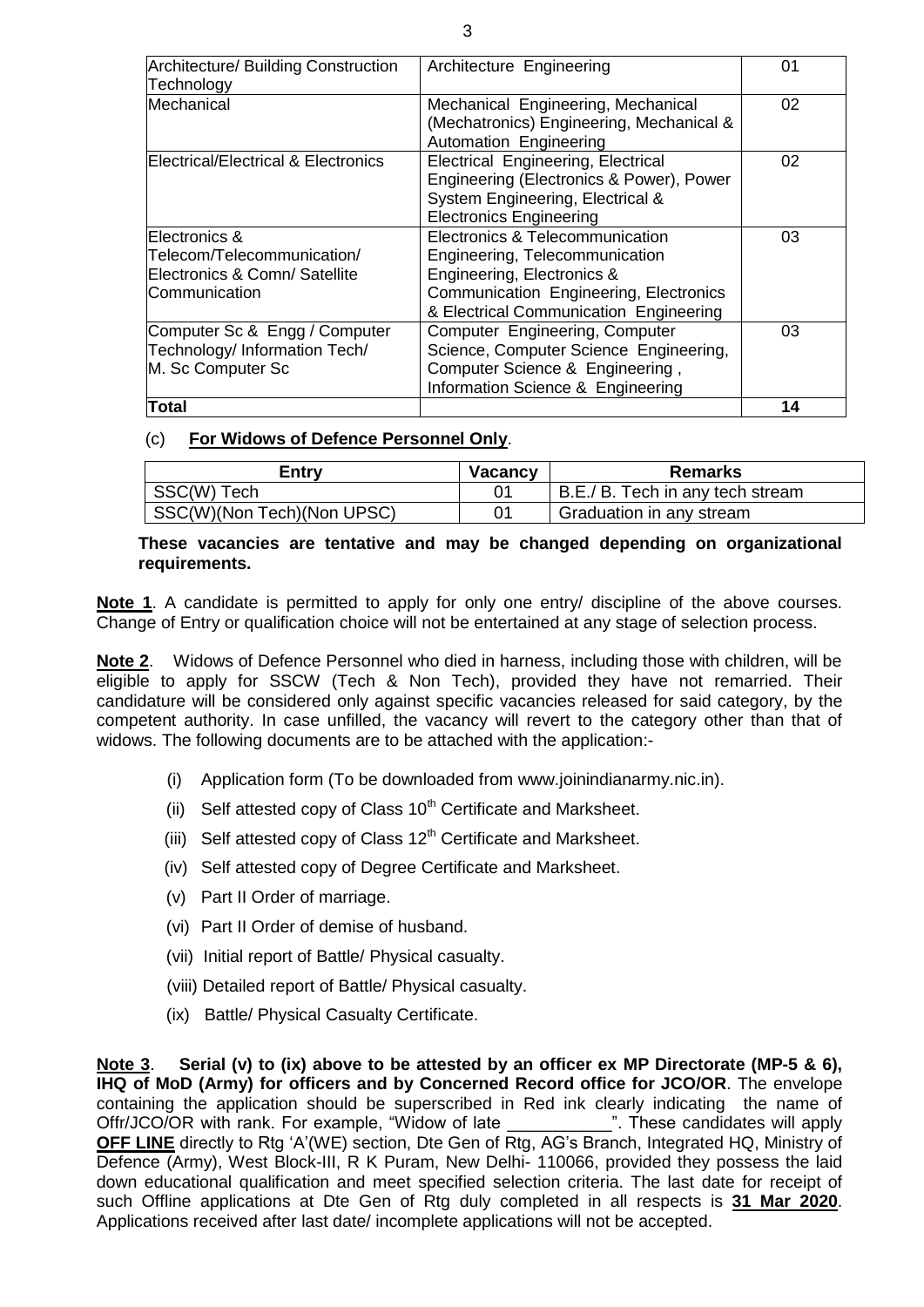# 4. **Type of Commission**

(a) **Grant of Commission.** Selected candidates will be granted Short Service Commission on probation in the rank of Lt from the date of commencement of the course or the date of reporting at **Officers Training Academy (OTA), Chennai, Tamil Nadu**, whichever is later and will be entitled to full pay and allowances admissible to Lt during training period. Pay & allowances will be paid after successful completion of training.

(b) **Confirmation of Short Service Commission**. On successful completion of Pre Commission training at OTA, Officer will be confirmed Short Service Commission (Technical) in the rank of Lt.

(c) **Ante Date Seniority**. One year ante date seniority from the date of commission will be granted to Engineering Graduates of Short Service Commission (Technical) in the rank of Lt.

(d) **No Ante Date Seniority for widows of Defence Personnel for SSC(NT)**. Widows of Defence Personnel selected for SSCW (NT) entry will be granted Short Service Commission in the rank of Lieutenant but will **NOT** be entitled to any ante date seniority.

# 5. **Training**

(a) Selected candidates will be detailed for training at Officers Training Academy, Chennai according to their position in the final order of merit (engineering stream-wise) upto the number of available vacancies and subject to meeting all eligibility criteria.

(b) Duration of Training- 49 weeks.

(c) Candidates will neither be allowed to marry during the period of training nor he/ she be allowed to live with Parents/ Guardians. Candidates must not marry until they complete the full training at the Officers Training Academy. A candidate, if he/ she marries while under training, shall be **discharged** and will be liable to refund all expenditure incurred on him/ her by the government. This provision is also applicable to widows of Defence Personnel. A candidate, who marries subsequent to the date of his/ her application, though successful at the Service Selection Board interview and medical examination, will **not** be inducted for training, and his/ her candidature will be **cancelled**.

(d) Training at OTA is at Govt expense. All candidates who successfully complete Pre-Commission training at Officers Training Academy, Chennai will be awarded **'Post Graduate Diploma in Defence Management and Strategic Studies'** by University of Madras.

(e) **Suitability to Retain Short Service Commission**. If an officer is reported upon within a period of six months from the date of confirmation of Short Service Commission as unsuitable to retain his/ her commission, his/ her commission may be terminated at any time, whether before or after the above period.

(f) **Liability of Service**. Officers may be granted Short Service Commission in any Arm/ Service and will be liable for service in any part of the world on selected appointments as decided by Integrated Headquarters of Ministry of Defence (Army), from time to time.

(g) **Tenure of Engagement**. Officers (Male and Female) shall be liable to serve for ten years. The said tenure, however, may be extendable by a further period of four years subject to their opting for the same and found eligible and suitable for extension of service as per terms of engagement issued from time to time. Officers who are desirous of seeking Permanent Commission (PC) may be considered for the same in the  $10<sup>th</sup>$  year of service in accordance with the eligibility and suitability as per terms of engagement issued from time to time. Those Offrs (Male and Female) seeking PC but are not granted the same, may opt for extension of service. Offrs found eligible and suitable for grant of extension of service as per terms of engagement issued from time to time, may be granted extension for a period of four years on expiry of which they will be released from the Army.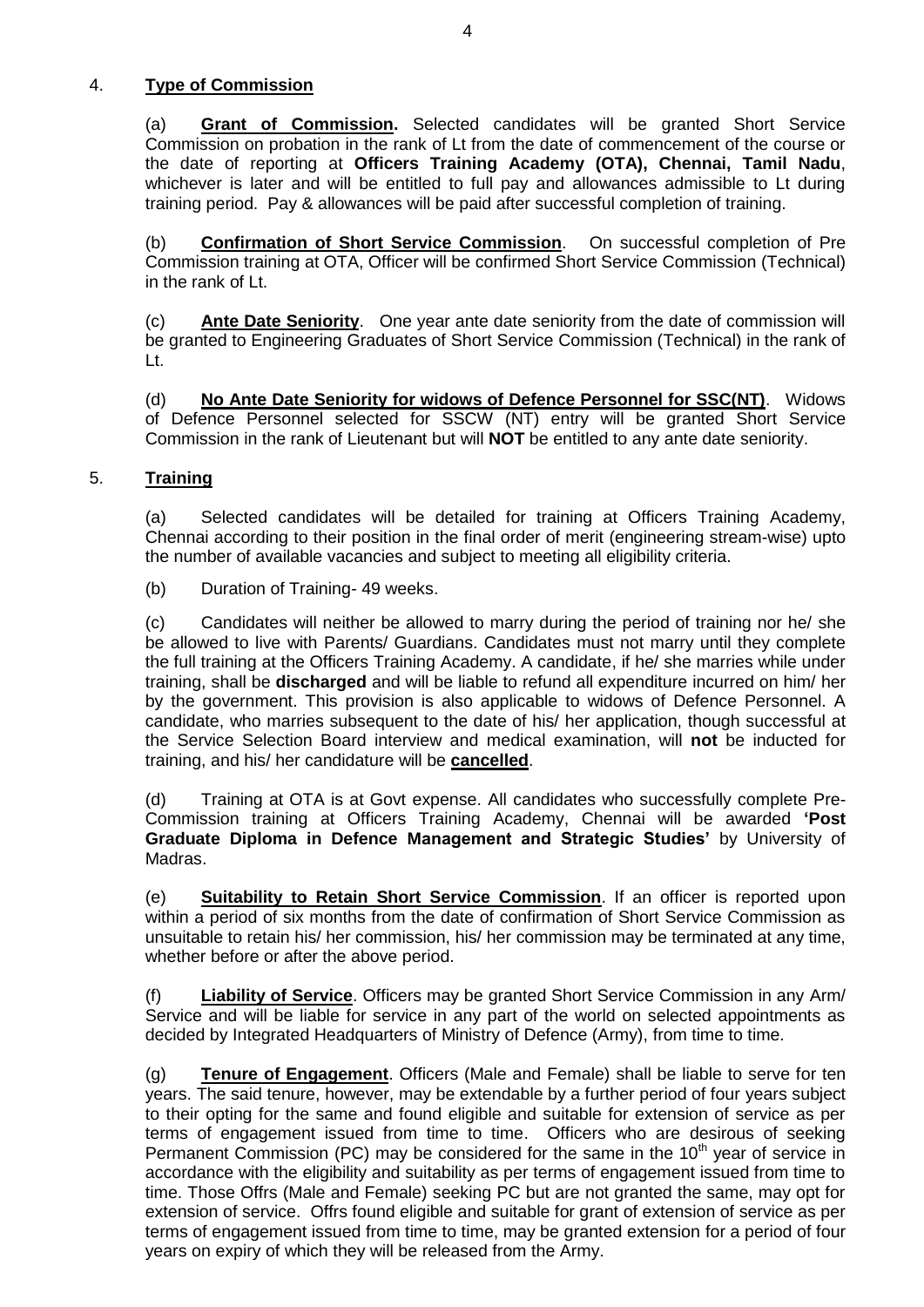(h) **Cost of Training**. The entire cost of training at OTA is at Government expense. In case the Lady/ Gentleman Cadet is withdrawn from training academy due to reasons other than medical ground or the reasons not beyond his/ her control, he/ she will be liable to refund cost of training **@ Rs.11,952/- per week till 30 Sep 2020, thereafter a yearly escalation of 8% p.a. will be calculated on the Per Capita Cost of Training for each ensuing year** (or as notified from time to time) apart from allied charges as fixed by the government from time to time, for the period of his/ her stay at OTA, Chennai.

6. The final allocation of Arms/Services will be made prior to passing out of Lady/Gentleman cadets from OTA, Chennai and will be at the sole discretion of Integrated HQ Ministry of Defence (Army) keeping in view the existing policy. The candidate will not have any objection in the event of his/her final selection on allotment of any arms/service in the interest of the organization. No representation is tenable on this account.

# 7. **Promotion Criteria and Salary Structure**

#### (a) **Promotion Criteria**

| Rank                                            | <b>Promotion Criteria</b>                              |
|-------------------------------------------------|--------------------------------------------------------|
| Lieutenant                                      | On Commission                                          |
| Captain                                         | On completion of 02 Yrs                                |
| Major                                           | On completion of 06 Yrs                                |
| Lt Colonel                                      | On completion of 13 Yrs                                |
| Colonel (TS)                                    | On completion of 26 Yrs                                |
| Colonel                                         | On selection basis subject to fulfillment of requisite |
| <b>Brigadier</b>                                | service conditions.                                    |
| Major General                                   |                                                        |
| Lt General /HAG Scale                           |                                                        |
| HAG + Scale (*Admissible to $1/3^{rd}$ of total |                                                        |
| strength of Lt Generals)                        |                                                        |
| VCOAS/Army Cdr/Lt Gen (NFSG)                    |                                                        |
| <b>COAS</b>                                     |                                                        |

# (b) **Pay**

| Rank                                     | Level     | (Pay in Rs.)      |
|------------------------------------------|-----------|-------------------|
| Lieutenant                               | Level 10  | 56,100 - 1,77,500 |
| Captain                                  | Level 10B | 61,300-1,93,900   |
| Major                                    | Level 11  | 69,400-2,07,200   |
| <b>Lieutenant Colonel</b>                | Level 12A | 1,21,200-2,12,400 |
| Colonel                                  | Level 13  | 1,30,600-2,15,900 |
| <b>Brigadier</b>                         | Level 13A | 1,39,600-2,17,600 |
| <b>Major General</b>                     | Level 14  | 1,44,200-2,18,200 |
| Lieutenant General HAG Scale             | Level 15  | 1,82,200-2,24,100 |
| Lieutenant General HAG +Scale            | Level 16  | 2,05,400-2,24,400 |
| VCOAS/Army Cdr/Lieutenant General (NFSG) | Level 17  | 2,25,000/-(fixed) |
| <b>COAS</b>                              | Level 18  | 2,50,000/-(fixed) |

# (c) **Military Service Pay (MSP)**

MSP to the Officers from the rank of Lt to Brig Rs.15,500/- p.m (fixed)

# (d) **Fixed Stipend for Cadet Training**

Stipend to Gentlemen or Lady Cadets during the entire duration of training in Service academy i.e. during training period at OTA. Rs 56,100/-p.m.\* (Starting pay in Level 10)

\*On successful commissioning, the pay in the Pay Matrix of the Officer Commissioned shall be fixed in first Cell of Level 10 and the period of training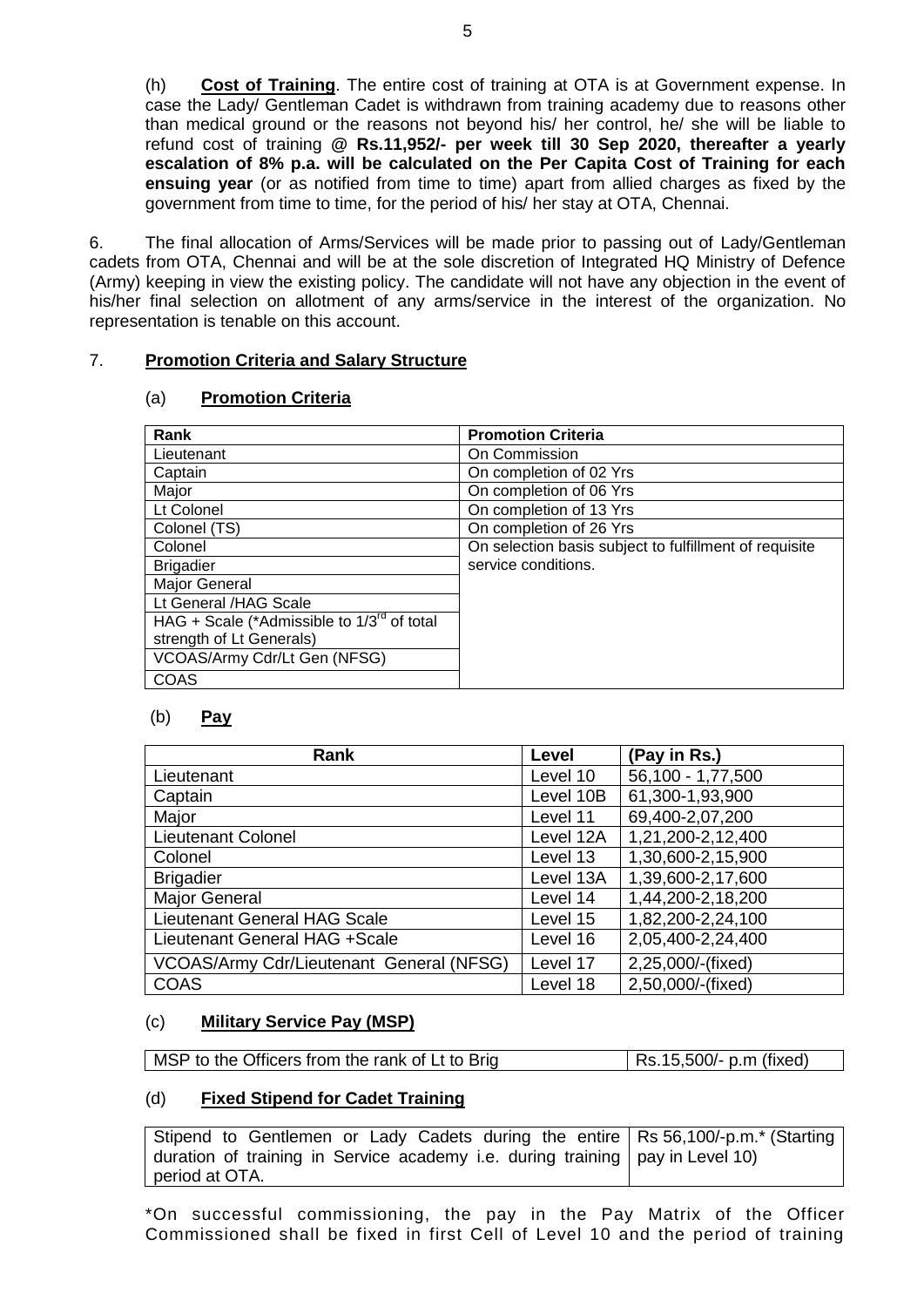shall not be treated as commissioned service and arrears on account of admissible allowances, as applicable, for the training period shall be paid to cadets.

### (e) **Qualification Grant**

(i) **Qualification Grant**.Abolished as a separate allowance. Eligible employees to be governed by newly proposed Higher Qualification Incentive (HQI). Order for HQI is yet to be issued by MoD.

(ii) **Flying allowance**. The Army Aviators (Pilots) serving in the Army Aviation Corps are entitled to flying allowance as under:-

| Lieutenant and above   Level 10 and above | Rs. 25,000/- p.m fixed (R1H1 |
|-------------------------------------------|------------------------------|
|                                           | of Risk and Hardship Matrix) |

#### (f) **Other Allowances**

| <b>Dearness Allowance</b>      | Admissible at the same rates and under the same<br>conditions as are applicable to the civilian personnel<br>from time to time. |  |
|--------------------------------|---------------------------------------------------------------------------------------------------------------------------------|--|
| Para Allce                     | Rs 10500/- per month                                                                                                            |  |
| Para Reserve Allce             | Rs 2625/- per month                                                                                                             |  |
| Para Jump Instructor Allce     | Rs 10500/- per month                                                                                                            |  |
| <b>Project Allce</b>           | Rs 3400/- per month                                                                                                             |  |
| <b>Special Forces Allce</b>    | Rs 25000/- per month                                                                                                            |  |
| <b>Technical Allce(Tier-1)</b> | Rs 3000/- per month                                                                                                             |  |
| <b>Technical Allce(Tier-2)</b> | Rs 4500/- per month                                                                                                             |  |

(g) Depending upon rank and area of posting, officer posted to Field Areas will be eligible for the following Field Area Allowances :-

| Rank               | Level                 |                               | HAFA (Rs   Fd Area Allce)<br>per month) $(Rs per month)$ | <b>Mod Fd Area Allce</b><br>(Rs per month) |
|--------------------|-----------------------|-------------------------------|----------------------------------------------------------|--------------------------------------------|
| Lieutenant   Level |                       | 10   16900                    | 10500                                                    | 6300                                       |
|                    | and above I and above | R <sub>1</sub> H <sub>2</sub> | R <sub>2</sub> H <sub>2</sub>                            | 60% OF R2H2                                |

#### (h) **High Altitude Allowance.**

| Rank       | Level        | <b>CAT-I</b><br>(Rs per month) | <b>CAT-II</b><br>(Rs per month) | <b>CAT-III</b><br>(Rs per month) |
|------------|--------------|--------------------------------|---------------------------------|----------------------------------|
| Lieutenant | 1∩.<br>∟evel | 3400                           | 5300                            | 25000                            |
| and above  | and above    | R3H2                           | R <sub>3</sub> H <sub>1</sub>   | R <sub>1</sub> H <sub>1</sub>    |

(j) **Siachen Allowance**. Siachen Allowance will be Rs. 42,500/- per month.

(k) **Uniform allowance**. Subsumed into the newly proposed Dress Allowance i.e. Rs. 20,000/- per year.

(l) **Ration in Kind.** In peace and field areas.

#### (m) **Transport Allowance (TPTA)**

| <b>Pay Level</b> | <b>Higher TPTA Cities</b><br>(Rs. Per month) | <b>Other Places</b><br>(Rs. Per month) |
|------------------|----------------------------------------------|----------------------------------------|
| 10 and above     | Rs. 7200+DA thereon                          | Rs. 3600+DA thereon                    |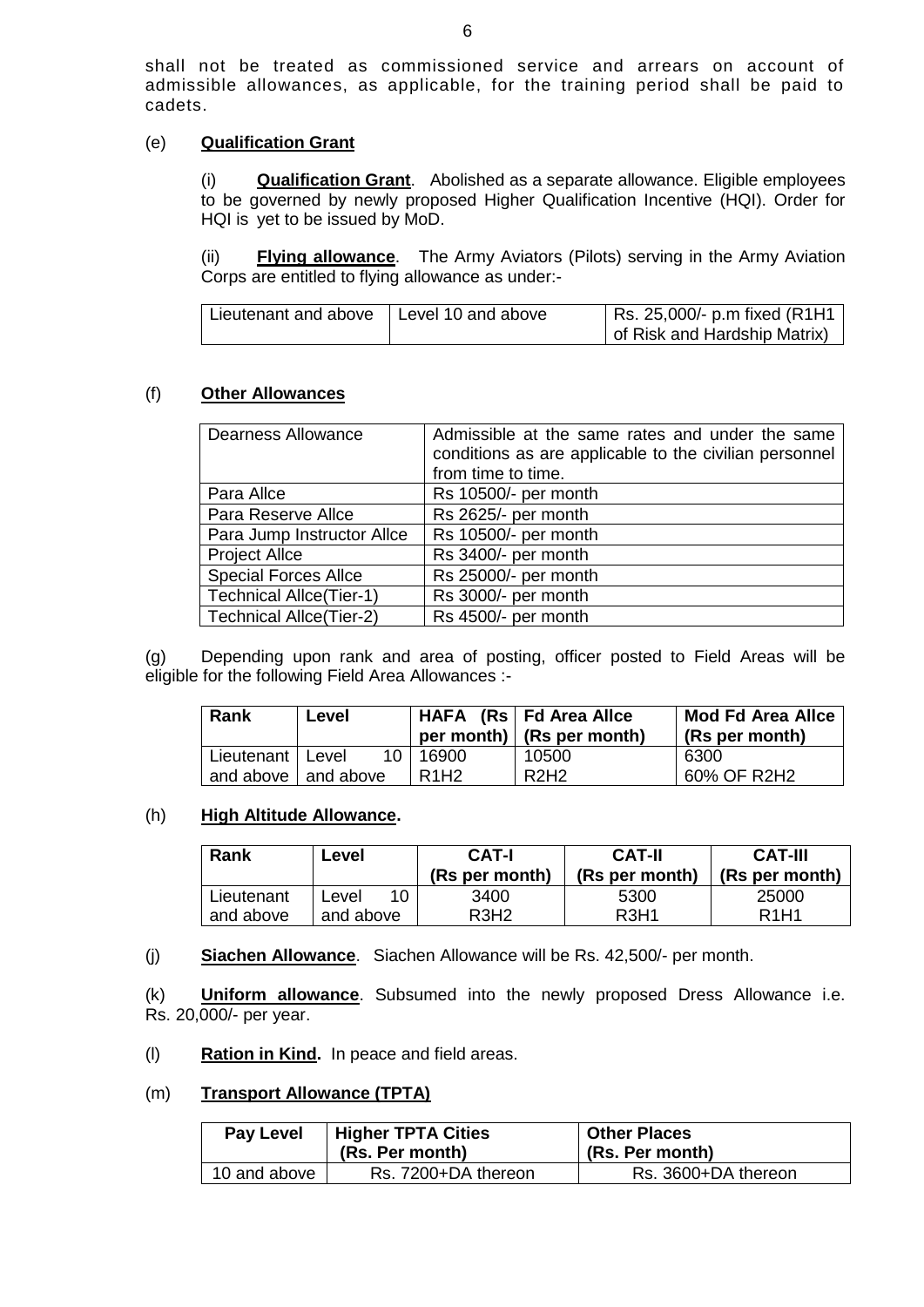# **Note**.

(i) **Higher TPTA Cities (UA)**. Hyderabad, Patna, Delhi, Ahmedabad, Surat, Bengaluru, Kochi, Kozhikode, Indore, Greater Mumbai, Nagpur, Pune, Jaipur, Chennai, Coimbatore, Ghaziabad, Kanpur, Lucknow and Kolkata.

(ii) The allowance shall not be admissible to those service personnel who have been provided with the facility of Government transport.

(iii) Officers in Pay Level 14 and above, who are entitled to use official car, will have the option to avail official car facility or to draw the TPTA at the rate of Rs. 15,750+DA p.m. thereon.

(iv) The allowance will not be admissible for the calendar month(s) wholly covered by leave.

(v) Physically disabled service personnel will continue to be paid at double rate, subject to a minimum of Rs 2,250 + DA p.m.

(n) **Children Education Allowance**. **Rs. 2250/- per month** per child for two eldest surviving only. CEA is admissible from Nursery to  $12<sup>th</sup>$  Classes.

(i) Reimbursement should be done just once a year, after completion of the financial year (which for most schools coincides with the Academic year).

(ii) Certificate from the head of institution where the ward of government employee studies should be sufficient for this purpose. The certificate should confirm that the child studied in the school during the previous academic year.

**Note**. In the case of allowances specific to Defence Forces, the rates of these allowances would be enhanced by 25% automatically each time the Dearness Allowance payable on the revised pay band goes up by 50% (GoI letter No. A-27012/02/2017-Estt. (AL) dated 16 Aug 2017).

(iii) Please note that pay & allowances and rules/provisions thereof are subject to revision from time to time.

(o) **Hostel Subsidy.** Rs 6750/- per month per child for two eldest surviving only. Hostel Subsidy is admissible from Nursery to  $12<sup>th</sup>$  class.

8. **Army Group Insurance Fund**.The Gentlemen Cadets/ Lady Cadets when in receipt of stipend are insured for Rs 75 lakh as applicable to officers of the regular Army. **Those who are invalidated out by Invaliding Medical Board (IMB) on account of disability and not entitled to any pension will be provided Rs 25 lakh for 100 percent disability. This will be proportionately reduced to Rs 5 lakh for 20 percent disability**. However, for less than 20% disability, an Ex-Gratia grant of Rs 50,000/- for initial years of training and Rs. 1 lakh for last year of training will be paid. Disability due to alcoholism, drug addiction and due to the diseases of preenrolment origin will not qualify for disability benefit and Ex-Gratia grant. In addition, Gentlemen Cadets withdrawn on disciplinary grounds, expelled as undesirable or leaving the Academy voluntarily will not be eligible for disability benefits and Ex-Gratia. Subscription at the rate of Rs 5,000/- is charged in advance on monthly basis from Gentlemen Cadets. The subscription for the relegated period would also be recovered at the same rate.

# 9. **How to Apply**

(a) Applications will only be accepted online on website **www.joinindianarmy.nic.in**. Click on **'Officer Entry Appln/Login'** and then click **'Registration'** (Registration is not required, if already registered on **[www.joinindianarmy.nic.in](http://www.joinindianarmy.nic.in/)**). Fill the online registration form after reading the instructions carefully. After getting registered, click on **'Apply Online'**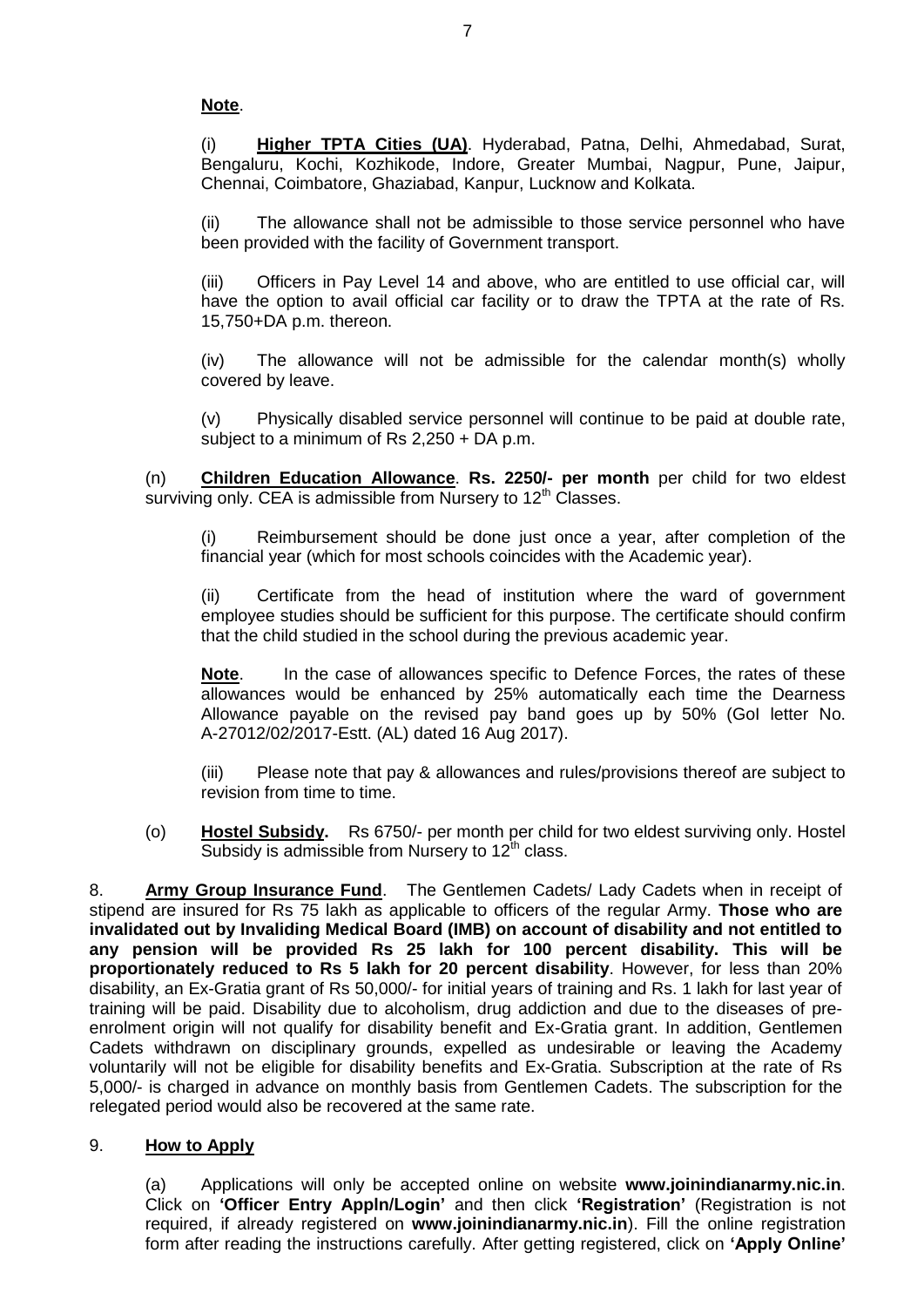under Dashboard. A page 'Officers Selection – **'Eligibility'** will open. Then click **'Apply'** shown against Short Service Commission Technical Course. A page **'Application Form'** will open. Read the instructions carefully and click **'Continue'** to fill details as required under various segments - Personal information, Communication details, Education details and details of previous SSB. **'Save & Continue'** each time before you go to the next segment. After filling details on the last segment, you will move to a page **'Summary of your information'** wherein you can check and edit the entries already made. Only after ascertaining the correctness of all your details, click on **'Submit Now'**. Candidates must click on **'Submit Now'** each time they open the application for editing any details. The candidates are required to take out two copies of their application having Roll Number, 30 minutes after final closure of online application on last day.

**CANDIDATES ARE ADVISED TO READ THE NOTIFICATION CAREFULLY AND THEN FILL UP ONLINE APPLICATION FORM TO AVOID MISTAKES, AND THEREBY REJECTION OF APPLICATION.**

**Note 1**. **No changes to details submitted in online application can be made after closure of application. No representation in this regard shall be entertained**.

**Note 2**. **CGPA/ Grades must be converted into Marks as per the formulae adopted by the concerned University for filling 'Marks obtained in Graduation' in online application**. **Any discrepancy observed at any stage of selection process will lead to cancellation of candidature**.

**Note 3**. **Candidate's name/ Parent's name (Father & Mother)/ Date of Birth in the profile and online application must be as per Matriculation/ Secondary School Examination Certificate or Equivalent certificate issued by the concerned Board of Education. Variation in above details will lead to cancellation of the candidature.**

(b) **Self attested** copy of following documents alongwith their **originals** are to be carried to the Selection Centre by the candidates:-

(i) One copy of the Print out of application duly signed and affixed with self attested photograph.

(ii) Matriculation/ Secondary School Examination Certificate or equivalent certificate and Marksheet issued by the Concerned Board of Education.

**Note 1**. Matriculation/ Secondary School Examination Certificate or equivalent certificate issued by the Concerned Board of Education will only be accepted as proof of Date of Birth, Candidate's name and Parent's name (Father & Mother) (No other document like Admit Card/ Marksheet/ Transfer Certificate etc, are acceptable).

**Note 2**. In case Parent's name (Father & Mother) is not mentioned in Matriculation/ Secondary School Examination Certificate or equivalent certificate, the candidate is required to produce any document issued by Govt of India or States Govt such as PAN Card, Aadhaar Card, Passport, Driving licence etc. for verification. However, Candidate's name and their Parent's name filled in online application must match exactly with those mentioned in the produced document.

 $(iii)$  12<sup>th</sup> Class Marksheet and Certificate or equivalent certificate.

(iv) Engineering Degree/ Provisional Degree issued by the University.

(v) Marksheets of all Semesters. (Revised marksheets issued by a Board/ University after submission of online application by the candidate will not be accepted for shortlisting for this course).

(vi) Certificate issued by the Controller of Examination/ Registrar of the concerned University regarding formulae for conversion of CGPA/ Grades into marks followed by the University.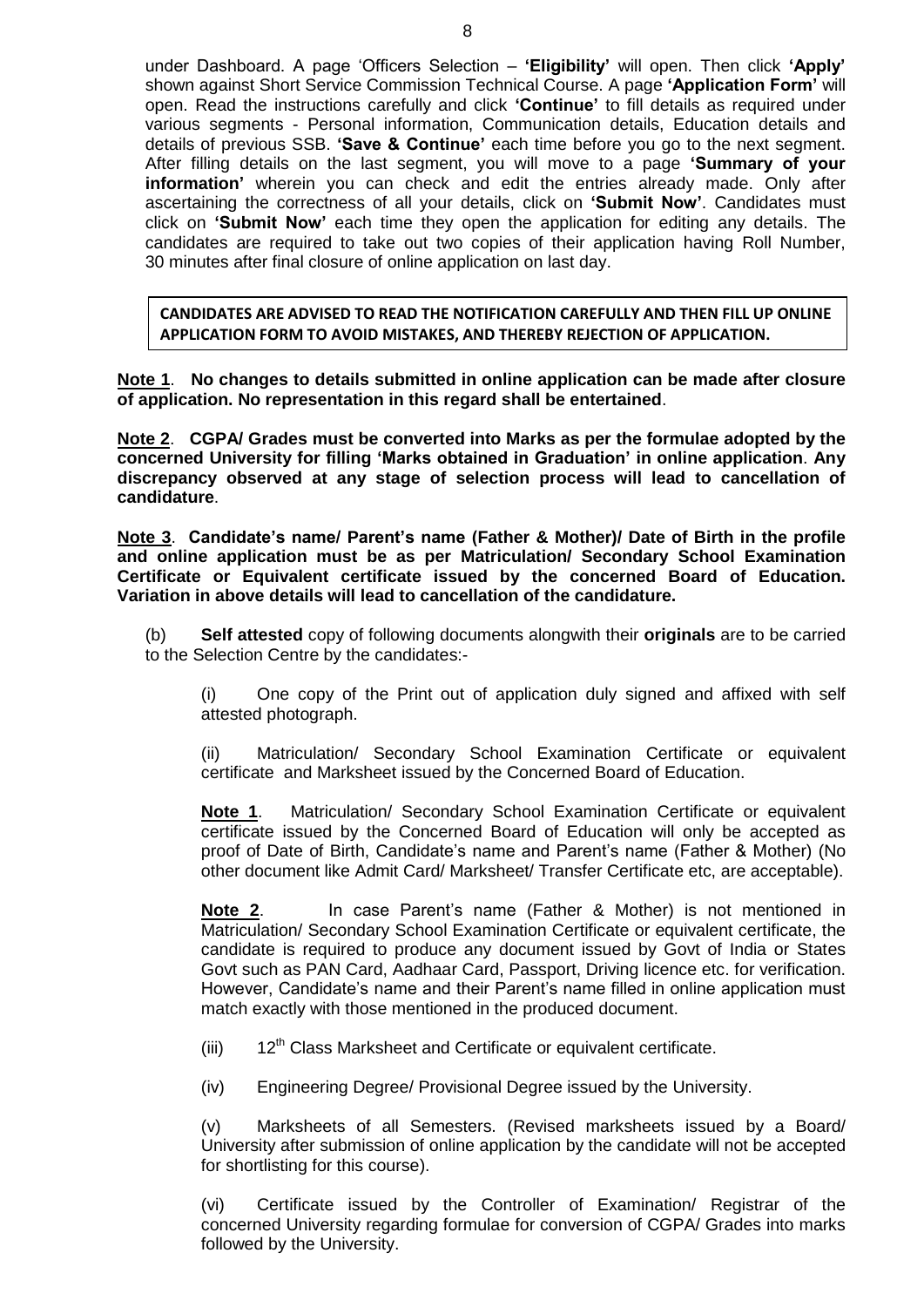(vii) A certificate issued by the controller of Exam/ Registrar/ Dean of the concerned University or Principal of the college regarding **cumulative** percentage of marks upto  $6<sup>th</sup>$  semester for Engg Degree course/  $2<sup>nd</sup>$  semester for M Sc. Computer Science/ 8<sup>th</sup> semester for Architecture as per Rules/ Guidelines of the University which is applicable to the candidate.

(viii) Certificate from the Principal/ Head of the Institution stating that the candidate is in final year and his/ her result will be declared by  $1<sup>st</sup>$  of the month of commencement of course **(for final year appearing candidates)**.

(ix) Declaration by the candidate of final year Engineering degree course that he/ she will submit the proof of passing by  $1<sup>st</sup>$  of the month of commencement of course to Dte Gen of Rtg, failing which his/her candidature will be cancelled.

#### (c) **Any candidate who does not carry the above documents for the SSB interview, his/ her candidature will be cancelled and he/ she will be returned.**

(d) **All certificates in original to be carried by the candidates for SSB interview for verification.** Originals will be returned after verification at the Service Selection Board itself.

(e) The second copy of the printout of online application is to be retained by the candidate for reference. **There is no need to send any hard copy to DG Recruiting**.

### (f) **Candidates must submit only one online application**. **Receipt of multiple applications from the same candidate will result in cancellation of candidature, and NO representation will be entertained in this regard**.

(g) Candidates serving in the Armed Forces are required to inform their Commanding Officer in writing that they have applied for this examination. Applications of candidates serving in the Armed Forces, duly countersigned by the Commanding Officer should be taken alongwith all other documents as stated above to the SSB as and when called for the same.

# 10. **Selection Procedure.** The selection procedure is as follows:-

(a) **Shortlisting of Applications**.Integrated HQ of MoD (Army) reserves the right to shortlist applications and to fix cutoff percentage of marks for each Engineering discipline/stream (cumulatively obtained upto  $6<sup>th</sup>$  semester for Engg Degree course/ 2<sup>nd</sup> semester for M Sc. Computer Science/  $8<sup>th</sup>$  semester for Architecture) without assigning any reason. **After shortlisting of applications, the centre allotment will be intimated to the candidate via their email. After allotment of Selection Centre, candidates will have to log in to the website and select their SSB dates which are available on a first come first serve basis initially. Thereafter, it will be allotted by the Selection Centres.**

(b) Only shortlisted eligible candidates depending on the cut off percentage will be interviewed at one of the Selection Centres viz. Allahabad (UP), Bhopal (MP), Bengaluru (Karnataka) and Kapurthala (Punjab) by Psychologist, Group Testing Officer and Interviewing Officer. Call Up letter for SSB interview will be issued by respective Selection Centres through candidate's registered e-mail id and SMS only. **Allotment of Selection Centre is at the discretion of Directorate General of Recruiting, IHQ of MoD (Army) and NO request for changes will be entertained in this regard.** 

(c) Candidates will be put through **two stage selection procedure. Those who clear Stage-1 will go to Stage-2. Those who fail in Stage-1 will be returned on the same day**. Duration of SSB interviews is **five days,** and details of the same are available on official website of Directorate General of Recruiting ie. **[www.joinindianarmy.nic.in](http://www.joinindianarmy.nic.in/)**. This will be followed by a medical examination for the candidates who get recommended after Stage-2.